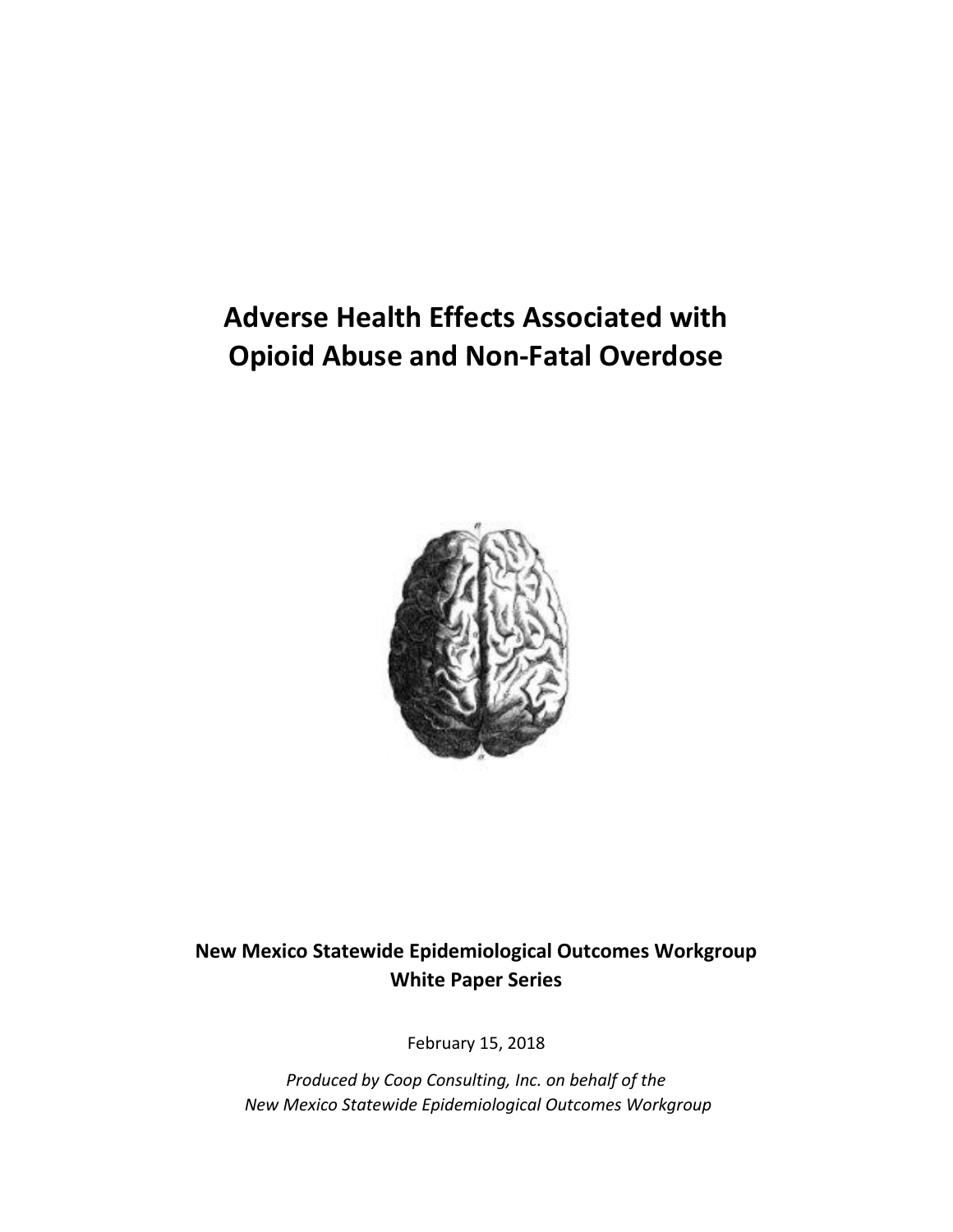**Mission** New Mexico's Statewide Epidemiological and Outcomes Workgroup (SEOW) reviews and disseminates data about substance abuse and misuse and their consequences. It also identifies best practice information about evidence-based prevention strategies, policies and practices that can lead to successful outcomes for New Mexicans. The purpose of this two-fold work is to inform communities so that they can better target behaviors and risk factors that can be positively impacted by the implementation of well-chosen, evidence-based prevention approaches that are appropriate for the population. The important work of the SEOW is directed by the Office of Substance Abuse Prevention (Behavioral Health Services Division, Human Services Department) and supported by federal funding from the Center for Substance Abuse Prevention, Substance Abuse and Mental Health Services Administration.

#### **Statewide Epidemiology and Outcomes Workgroup (SEOW) Members**

#### **BHSD Office of Substance Abuse Prevention**

Karen Cheman, Prevention Director, NPN & SEOW Director Heather Burnham, Program Manager Antonette Silva-Jose, Program Manager Anwar Walker, Program Manager

#### **Department of Finance and Administration**

Julie Krupcale, DWI Bureau Chief

#### **DOH Epidemiology and Response Division**

Jim Davis, Epidemiologist Dan Green, Epidemiologist Kathryn Lowerre, Program Evaluator Ihsan Mahdi, Epidemiologist Annaliese Mayette, Epidemiologist Carol Moss, Epidemiologist Luigi Garcia Saavedra, Epidemiologist Laura Tomedi, Epidemiologist

#### **Pacific Institute for Research & Evaluation (PIRE), NM State Level Evaluator**

Liz Lilliott, Ph.D Martha Waller, Ph.D Lei Zhang, Ph.D

#### **Behavioral Health Services Division (BHSD)**

Wayne Lindstrom, Ph.D., Director and CEO, Behavioral Health Collaborative Mika Tari, Deputy Director Tiffany Wynn, Clinical Services Director

#### **Children Youth and Families Department, Behavioral Health Services** Michael Hock, Program Manager

#### **Community Members\***

Ann DelVecchio, Owner, Alpha Assessment Associates Shelley Moeller, Program Planner & Evaluator, M&O Consulting John Steiner, Program Manager, UNM CASAA/COSAP Sharz Weeks, Program Specialist, Bernalillo County Community Health Council

# **Coop Consulting, Inc., Project Staff** Michael Coop Andrea Niehaus Tina Ruiz Tim Werwath

\*Community preventionists across the state attend and contribute using the SEOW as a resource for work in the larger New Mexico prevention system. For more information, contact Karen Cheman, karen.cheman@state.nm.us or Michael Coop, michaelcoop@newmexico.com.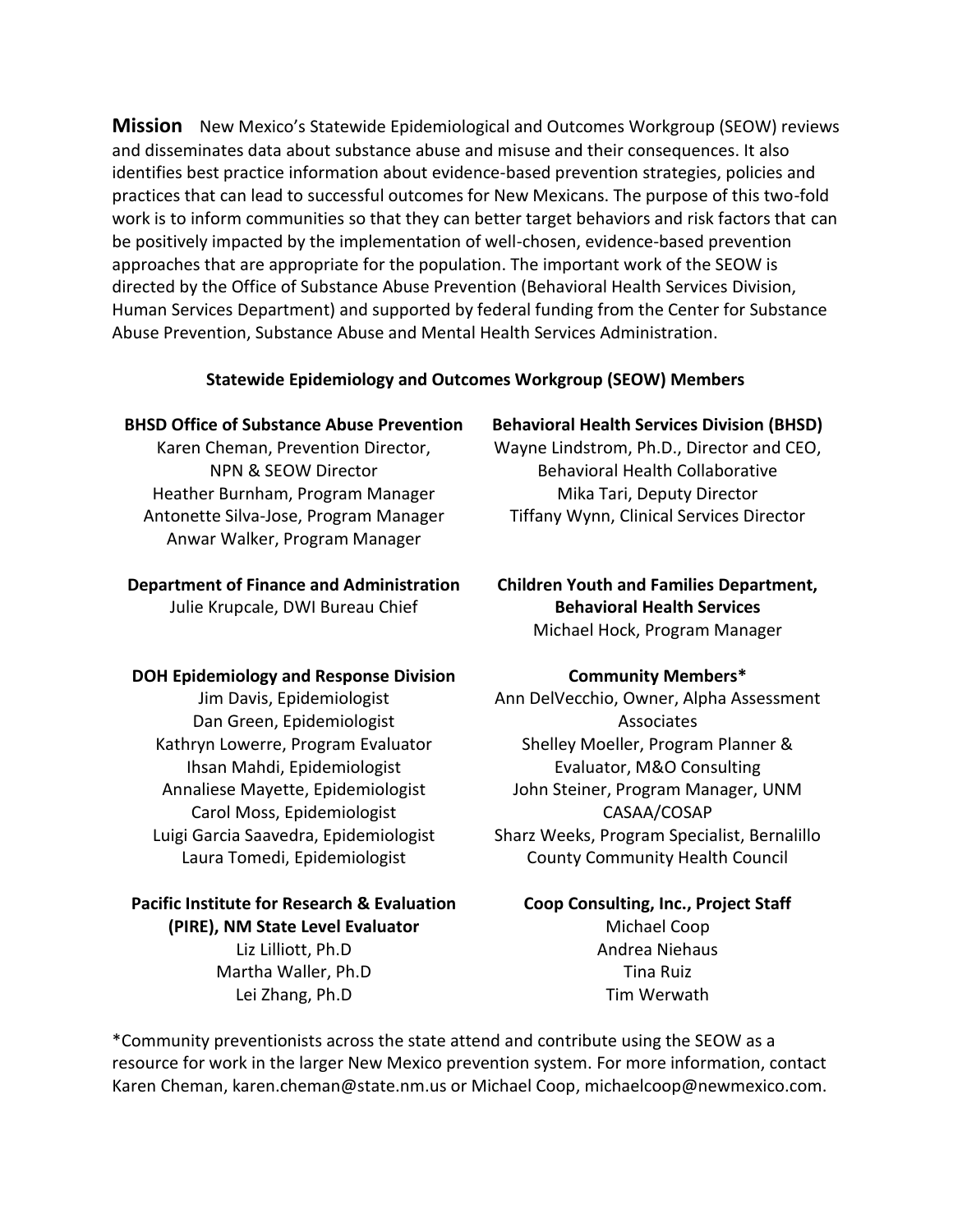#### **Introduction**

 $\overline{a}$ 

Much of the focus on the adverse effects of opioids has been on preventing fatal overdoses as the opioid epidemic continues to claim ever more lives. Opioid-related morbidity has received less scrutiny, although the economic and social costs associated with other opioid-related health problems warrant the attention of public health officials. In this brief, we examine in depth specific types of opioid-related morbidity, their economic costs, and how to reduce the harm associated with opioid abuse beyond fatal overdose prevention.

#### **Routes of Administration**

Severe adverse health effects arising from opioid abuse are largely associated with people using injection as a primary route of administration. Injecting heroin or prescription opioids causes blood concentrations to rise the most quickly, greatly increasing the risk of an overdose, and provides an opportunity for infectious diseases to enter the bloodstream. From a public health perspective, non-injection routes of administration tend to be less harmful due to lesser morbidity and mortality risks.

People who use opioids may choose various routes of administration, which can be influenced by the type of opioid as well as personal and environmental factors. Among people who misuse prescription opioids, swallowing and snorting are the most common routes of administration, while it is estimated that approximately half of heroin users choose intravenous injection.<sup>1,2</sup>

The likelihood of transitioning to injection drug use from other routes of administration are associated with personal factors such as unemployment<sup>3</sup>, homelessness<sup>4</sup>, and the frequency of substance abuse<sup>5</sup>. A number of ecological factors also play a role, including social norms surrounding injection drug use<sup>6</sup>, drug availability<sup>7</sup>, as well as drug price and cost-effectiveness<sup>8</sup>.

<sup>1</sup> Young, April M., Jennifer R. Havens, and Carl G. Leukefeld. "Route of administration for illicit prescription opioids: a comparison of rural and urban drug users." *Harm Reduction Journal* 7.1 (2010): 24.

<sup>2</sup> Novak, Scott P., and Alex H. Kral. "Comparing injection and non-injection routes of administration for heroin, methamphetamine, and cocaine users in the United States." *Journal of Addictive Diseases* 30.3 (2011): 248-257. <sup>3</sup> Neaigus, Alan, et al. "Potential risk factors for the transition to injecting among non‐injecting heroin users: a

comparison of former injectors and never injectors." *Addiction* 96.6 (2001): 847-860.

<sup>4</sup> Neaigus, Alan, et al. "Transitions to injecting drug use among noninjecting heroin users: social network influence and individual susceptibility." *Journal of Acquired Immune Deficiency Syndromes* 41.4 (2006): 493-503.

<sup>5</sup> Roy, Élise, et al. "Drug injection among street youths in Montreal: predictors of initiation." *Journal of Urban Health* 80.1 (2003): 92-105.

<sup>6</sup> Neaigus, Alan, et al. "Transitions to injecting drug use among noninjecting heroin users: social network influence and individual susceptibility." *Journal of Acquired Immune Deficiency Syndromes* 41.4 (2006): 493-503.

<sup>7</sup> Firestone, Michelle, and Benedikt Fischer. "A qualitative exploration of prescription opioid injection among streetbased drug users in Toronto: behaviours, preferences and drug availability." *Harm Reduction Journal* 5.1 (2008): 30.

<sup>&</sup>lt;sup>8</sup> Strang, John, et al. "The study of transitions in the route of drug use: the route from one route to another." *Addiction* 87.3 (1992): 473-483.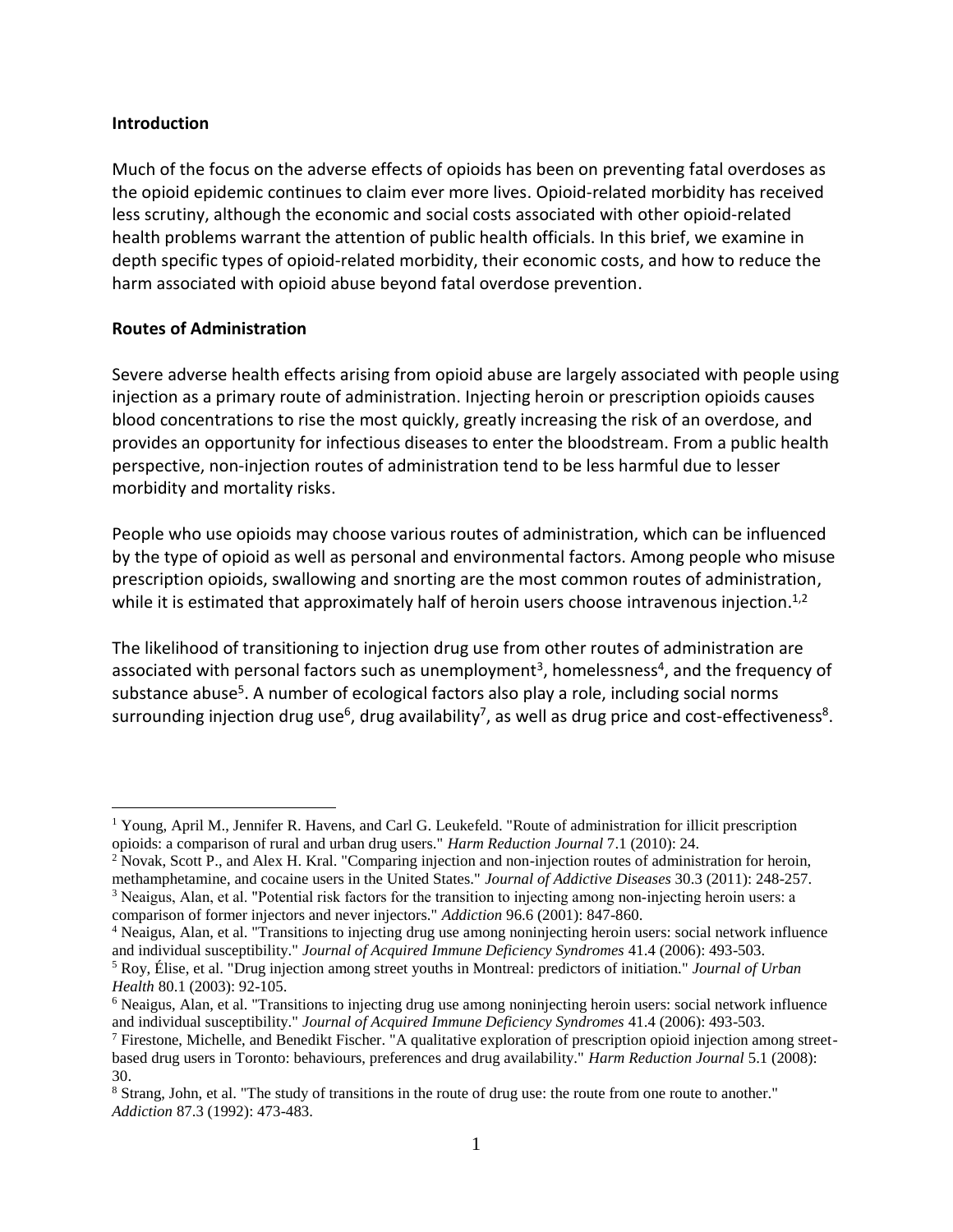A recent nationwide survey of individuals entering treatment programs for opioid use disorder found that between 2008 and 2014, the number of people using only prescription opioids had an annual percentage decline of 6%, while those using only heroin had an annual percentage increase of 14%, suggesting that heroin use may be increasing at approximately twice the rate of prescription opioid misuse is declining.<sup>9</sup> While prescription opioid continue to kill more people than heroin, since 2011 the number of deaths from prescription opioids has remained relatively stable while the number of deaths involving heroin have soared.<sup>10</sup> These numbers indicate a greater exposure to heroin among people who abuse opioids, which has serious implications for rates of opioid-related morbidity.

### **Infectious Opioid-Related Morbidity**

 $\overline{a}$ 

Injection drug users are at high risk for many adverse health effects associated with this route of administration. Many do not take necessary safety precautions when injecting and sharing needles, which can lead to exposure to blood-borne pathogens such as hepatitis B and C, HIV/AIDs, and tuberculosis. Furthermore, injection drug users may unknowingly inject heroin contaminated with bacteria that can cause serious infections. 11

Because the repeated injection of heroin often leads to collapsed veins, and therefore a loss of veins to inject in, users will often switch to injecting intramuscularly (into a muscle) or subcutaneously (under the skin) as opposed to intravenously (into a vein). Intramuscular and subcutaneous injection, especially of black tar heroin which has a viscous consistency, is associated with a greater likelihood of:

- Necrotizing fasciitis<sup>12</sup> A skin infection caused by bacteria that kills tissue in the body and can lead to the loss of a user's limbs.
- Wound botulism<sup>13</sup> A bacterial infection that enters a wound caused by a needle puncture which can cause paralysis and death.
- Tetanus<sup>14</sup> A bacterial infection that enters a wound caused by a needle puncture which can cause painful muscle spasms and death.

<sup>&</sup>lt;sup>9</sup> Cicero, Theodore J., Matthew S. Ellis, and Jessie Harney. "Shifting patterns of prescription opioid and heroin abuse in the United States." *New England Journal of Medicine* 373.18 (2015): 1789-1790.

<sup>10</sup> National Institute on Drug Abuse. *Overdose Death Rates*. September 2017.

<sup>&</sup>lt;sup>11</sup> Palmateer, Norah E., et al. "Infections with spore-forming bacteria in persons who inject drugs, 2000–2009." *Emerging Infectious Diseases* 19.1 (2013): 29.

<sup>&</sup>lt;sup>12</sup> Kimura, Akiko C., et al. "Outbreak of necrotizing fasciitis due to Clostridium sordellii among black-tar heroin users." *Clinical Infectious Diseases* 38.9 (2004): e87-e91.

<sup>&</sup>lt;sup>13</sup> Anderson, Michael W., Kanika Sharma, and Colin M. Feeney. "Wound botulism associated with black tar heroin." *Academic Emergency Medicine* 4.8 (1997): 805-809.

<sup>14</sup> Hahné, Susan JM, et al. "Tetanus in injecting drug users, United Kingdom." *Emerging Infectious Diseases* 12.4 (2006): 709.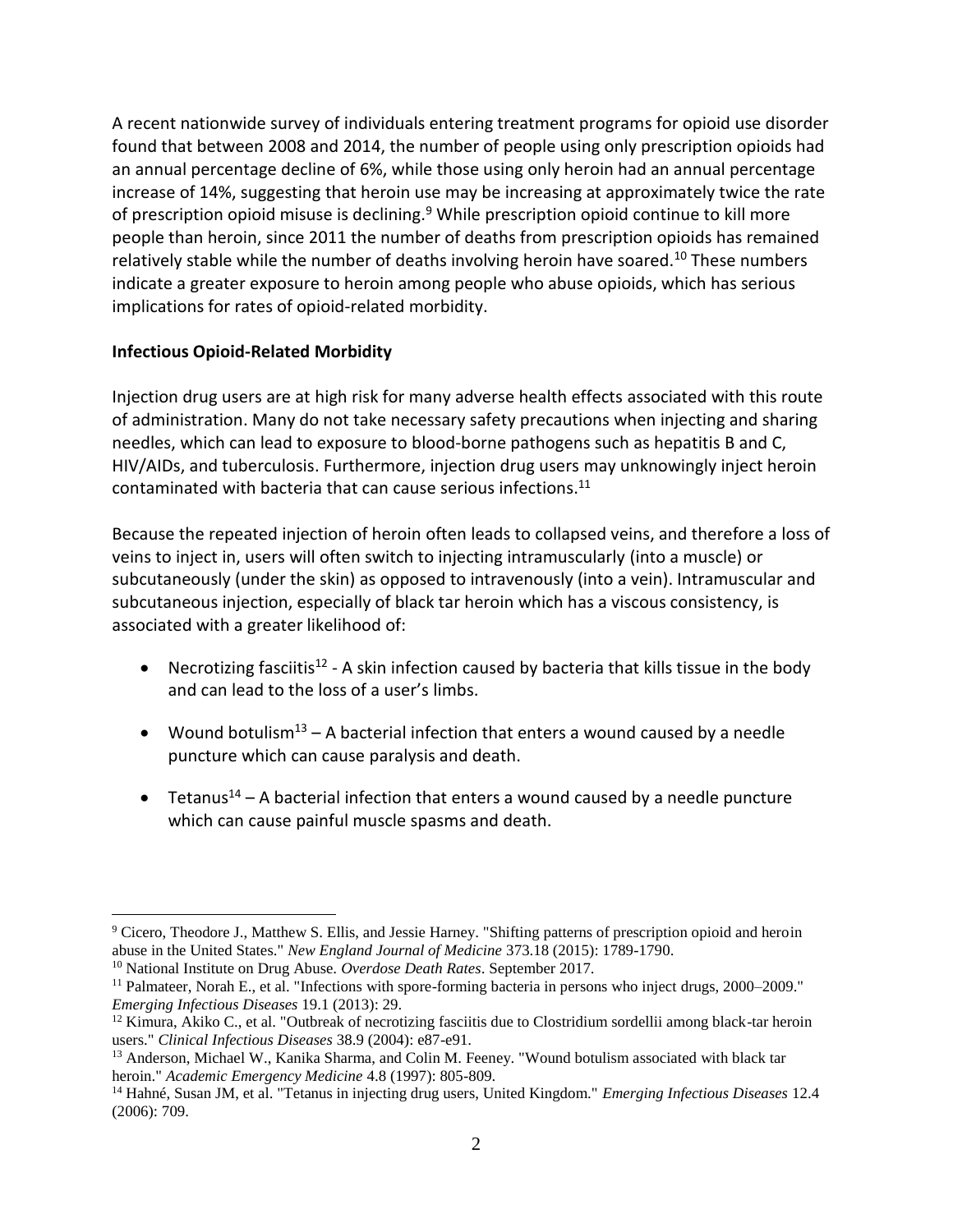- Endocarditis<sup>15</sup> Inflammation of the inner layer of the heart which can also include a bacterial infection and lead to heart or kidney failure.
- Sepsis<sup>16</sup> A serious condition in which the body is fighting a severe infection that has spread via the bloodstream, causing life-threatening organ dysfunction and failure.

#### **Neurological Opioid-Related Morbidity**

Long-term opioid abuse can cause a number of neurological changes to the brain. Permanent and temporary changes to its structure and functioning can affect one's decision-making and ability to regulate behavior, contributing to addiction and making further abuse more likely.

- Gray matter, which serves to process information in the brain from sensory organs and directs the central nervous system, can develop abnormalities due to opioid abuse. 17
- Opioid abuse is associated with the deterioration of white matter, which connects and transmits information from different regions of the brain to each other. 18
	- $\circ$  Long-term deterioration of brain white matter caused by opioid abuse can lead to toxic leukoencephalopathy, which is characterized by inattention, dementia, and slurred speech. There is no known cure or treatment for the disease. 19
- In recent years, a number of medical researchers have published reports of unusual amnesia caused by lesions to the hippocampus among people who abuse opiates.<sup>20</sup>
- People who inject opioids are up to three times more likely to exhibit a level of brain damage similar to the early stages of Alzheimer's disease.<sup>21</sup>

# **Non-Fatal Opioid Overdose Morbidity**

 $\overline{a}$ 

A lack of oxygen in the bloodstream caused by respiratory depression, as well as the comatose state that occurs during an overdose, can cause a number of adverse health effects:

<sup>&</sup>lt;sup>15</sup> Ciccarone, Dan, and Philippe Bourgois. "Explaining the geographical variation of HIV among injection drug users in the United States." *Substance Use & Misuse* 38.14 (2003): 2049-2063.

<sup>16</sup> Yeager, Richard A., et al. "Vascular complications related to drug abuse." *The Journal of Trauma* 27.3 (1987).

<sup>17</sup> Wang, Xuyi, et al. "Changes in brain gray matter in abstinent heroin addicts." *Drug & Alcohol Dependence* 126.3 (2012): 304-308.

<sup>18</sup> Li, Wei, et al. "White matter impairment in chronic heroin dependence: a quantitative DTI study." *Brain Research* 1531 (2013): 58-64.

 $19$  Buxton, Jane A., et al. "Chasing the dragon-characterizing cases of leukoencephalopathy associated with heroin inhalation in British Columbia." *Harm Reduction Journal* 8.1 (2011): 3.

 $20$  Barash JA, Somerville N, DeMaria A Jr. "Cluster of an Unusual Amnestic Syndrome — Massachusetts, 2012– 2016" *Morbidity and Mortality Weekly Report 2017* 66:76–79.

<sup>&</sup>lt;sup>21</sup> Anthony, Iain C., et al. "Predisposition to accelerated Alzheimer-related changes in the brains of human immunodeficiency virus negative opiate abusers." *Brain* 133.12 (2010): 3685-3698.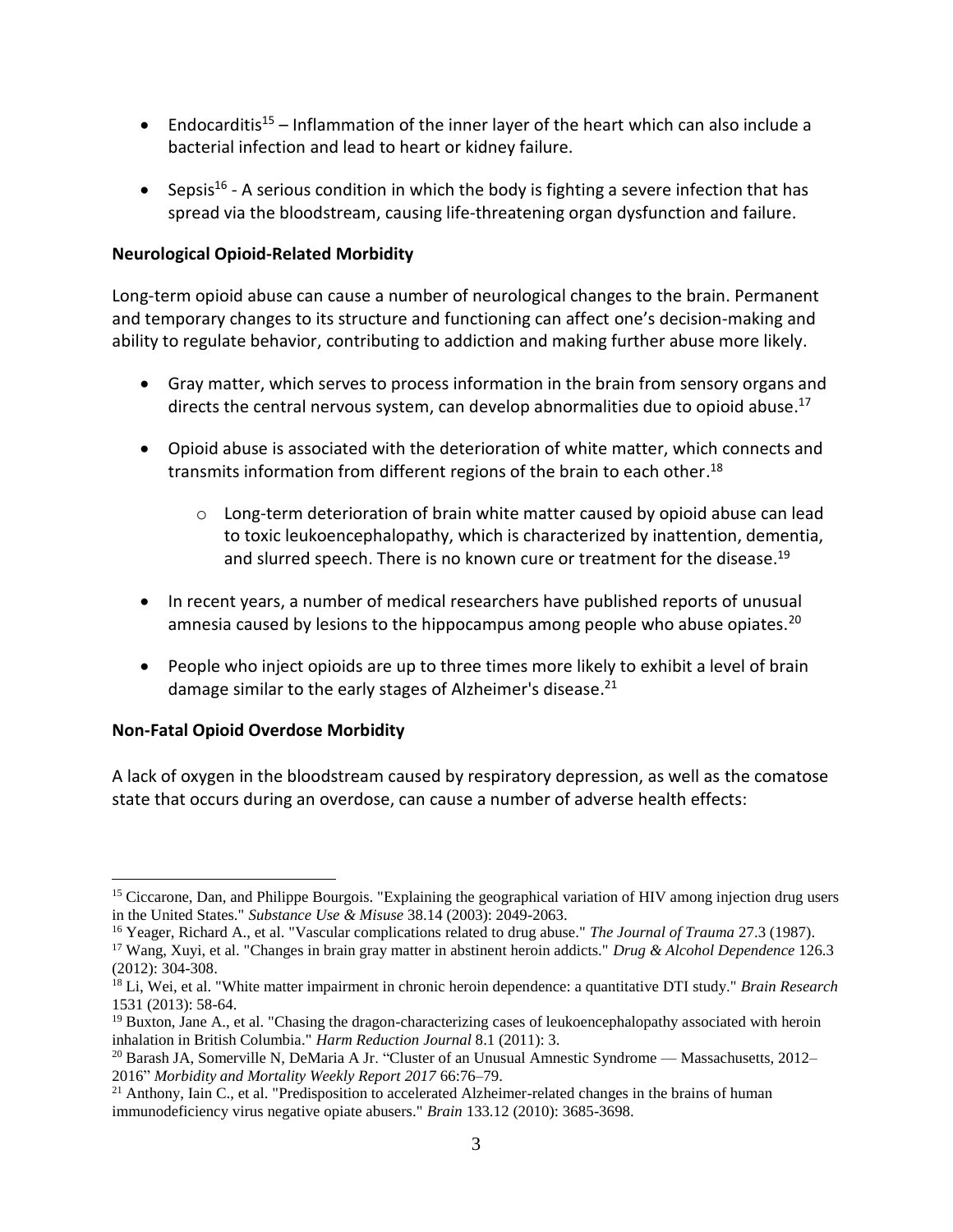- Hypoxic brain damage<sup>22</sup> A lack of oxygen supply to the brain during an overdose can lead to brain damage causing significant and enduring cognitive problems, including difficulties with problem solving and social interaction.
- Ischemic stroke<sup>23</sup> A lack of oxygen to the brain during an overdose can also cause a sudden loss of blood circulation to an area of the brain, leading to a stroke. Poorly crushed prescription opioids that are then injected into the bloodstream also carry a high risk of causing a blood clot in the brain leading to embolic stroke.<sup>24</sup>
- Pulmonary edema<sup>25</sup> Hypoxia may also cause fluid accumulation in the tissue of the lungs for a prolonged period during and after awaking from an overdose, which can be life-threatening if not properly monitored.
- Rhabdomyolysis<sup>26</sup> A condition in which damaged muscles break down rapidly due to prolonged pressure on the limbs while someone overdosing is in a coma. This can cause a damaging protein to be released into the blood that can lead to kidney failure.
- Acute compartment syndrome<sup>27</sup> A condition in which prolonged pressure on body tissue while someone is unresponsive causes an insufficient blood supply which can cause permanent muscle or nerve damage.

In addition to direct overdose-related morbidity, indirect morbidity is also very common. In one study of heroin users who had survived at least one overdose, 40% had sustained physical injuries such as broken limbs or head injuries when falling as they overdosed, 24% had sustained burns while comatose, such as from cigarettes and heaters, and 14% had been assaulted while unconscious.<sup>28</sup>

# **The Costs of Non-Fatal Opioid Abuse**

 $\overline{a}$ 

Two recent studies have estimated the costs of non-fatal opioid abuse. Researchers at the Centers for Disease Control and Prevention calculated cost estimates of prescription opioid

<sup>22</sup> O'Brien, Patricia, and Jenny Todd. "Hypoxic brain injury following heroin overdose." *Brain Impairment* 10.2 (2009): 169-179.

<sup>&</sup>lt;sup>23</sup> Vila, Nicolás, and Angel Chamorro. "Ballistic movements due to ischemic infarcts after intravenous heroin overdose: report of two cases." *Clinical Neurology and Neurosurgery* 99.4 (1997): 259-262.

<sup>24</sup> Lim, CC Tchoyoson, et al. "Embolic stroke associated with injection of buprenorphine tablets." *Neurology* 73.11 (2009): 876-879.

 $^{25}$  Duberstein, Joel L., and David Myland Kaufman. "A clinical study of an epidemic of heroin intoxication and heroin-induced pulmonary edema." *The American Journal of Medicine* 51.6 (1971): 704-714.

<sup>26</sup> Mrsić, V., et al. "Acute rhabdomyolysis: a case report and literature review." *Acta Medica Croatica: Casopis Hravatske Akademije Medicinskih Znanosti* 62.3 (2008): 317-322.

 $27$  Adrish, Muhammad, et al. "Opioid overdose with gluteal compartment syndrome and acute peripheral neuropathy." *The American Journal of Case Reports* 15 (2014): 22.

<sup>&</sup>lt;sup>28</sup> Warner-Smith, Matthew, Shane Darke, and Carolyn Day. "Morbidity associated with non-fatal heroin overdose." *Addiction* 97.8 (2002): 963-967.